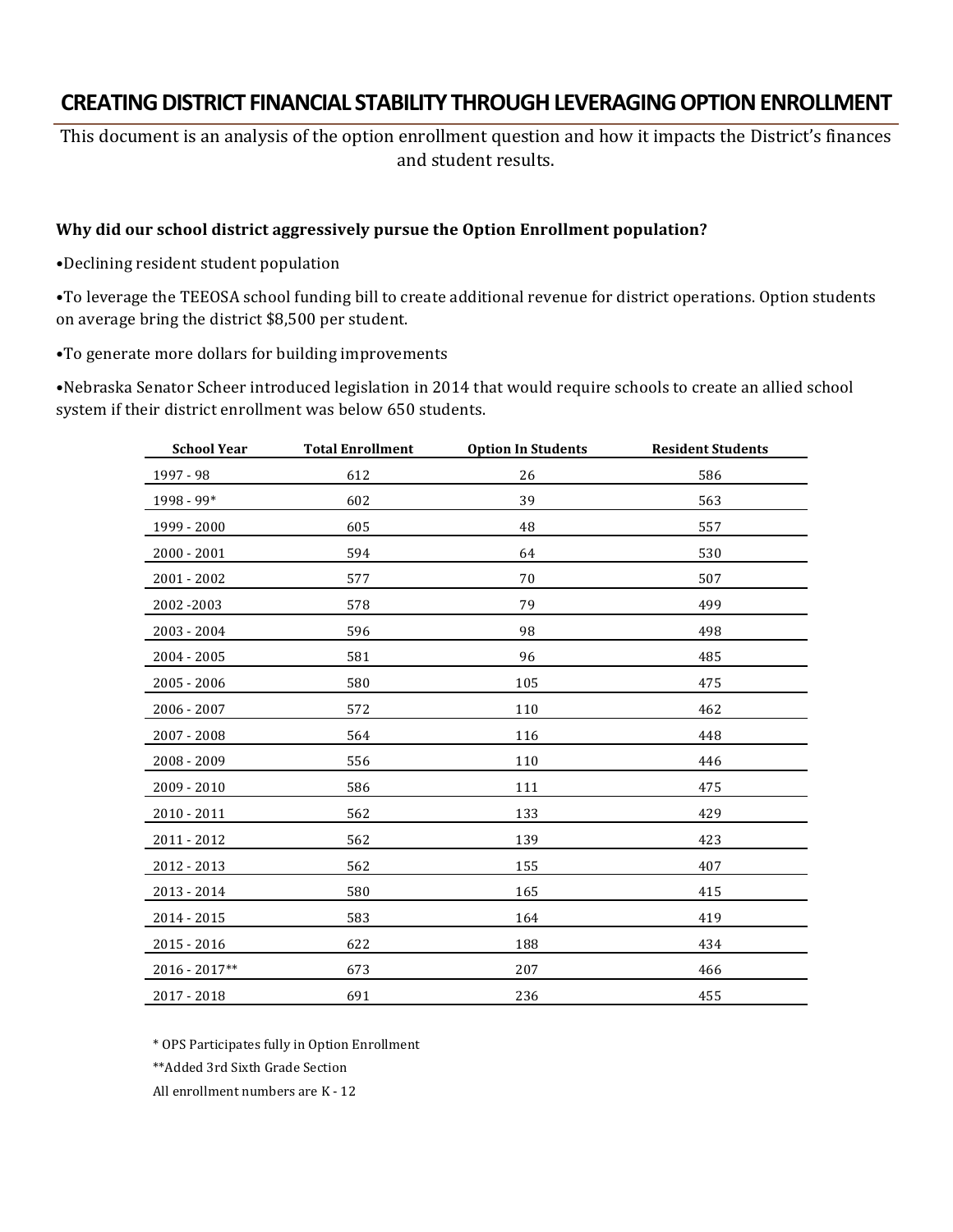## We have some large classes in the elementary; has it effected student achievement?

•Our district test scores have not suffered because of larger classroom sizes. Our district NeSA scores within the ESU#3 remain higher than the surrounding area.

•The district has employed more Para-educators to help in the larger classrooms to ensure all needs are met.

• Through continuous improvement we monitor progress, and equip, and encourage each student to perform at their highest level. This encourages consistency but also strives for improvement in the annual test scores.



## What has the district done to prevent families from abusing the residency policy to get their students into **Fort Calhoun Schools?**

•The district evaluated all pertinent residency policy and procedures. Through this process, we created stricter policies for proof of residency and created new forms. (Policy 5002.2 forms A&B)

•Within these policies the district added a penalty for violators of the residency policy which could include the possibility of disenrollment of the student.

## Has the strategy to generate growth in resident student counts while maximizing the financial benefits of **option enrollment students worked, through strict adherence to a maximum class size then filling open** spots with option students?

•We have seen an increase in population over the past five years.

•We have also seen a decrease in the number of Option Enrollment openings due to classes being at capacity.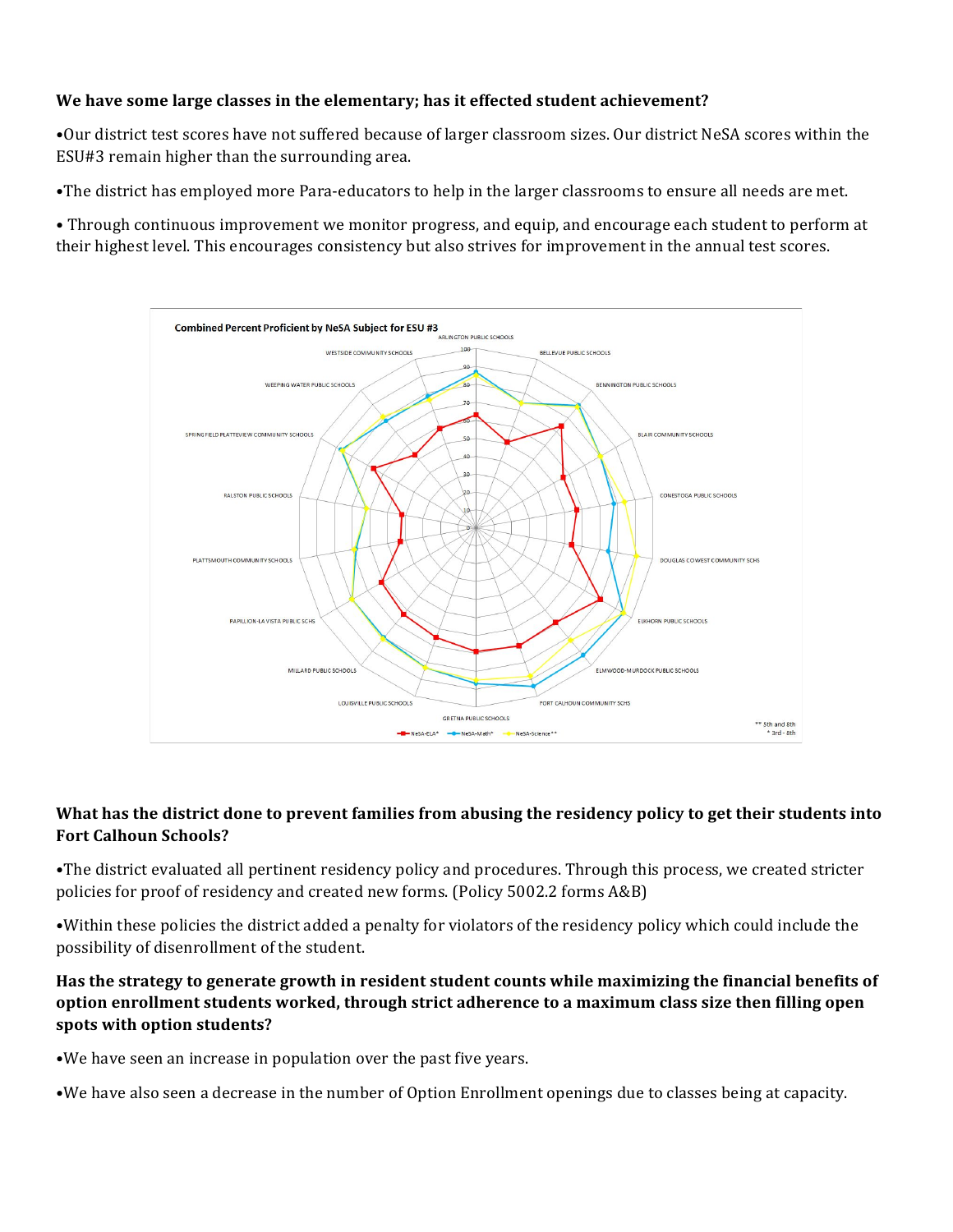•Our plan is working as evidenced by a brisk real estate market in the District and local housing developments that are filling up, all of which generate additional property taxes which helps offset the loss of Option Enrollment dollars as those numbers decline.



## Has option enrollment had a positive impact on the District and what has that done for the District?

•Net option funding for the 2017-18 school year generated \$1,816,104 for the School District

• Option funding dollars support the basic program offerings of the District. In addition they have allowed us to add teachers back that were cut before the Levy Override and add additional teachers to expand the High School class offerings which brings us more in line with similar sized districts in this area

•The additional dollars have allowed us to improve school facilities and add much needed classroom space